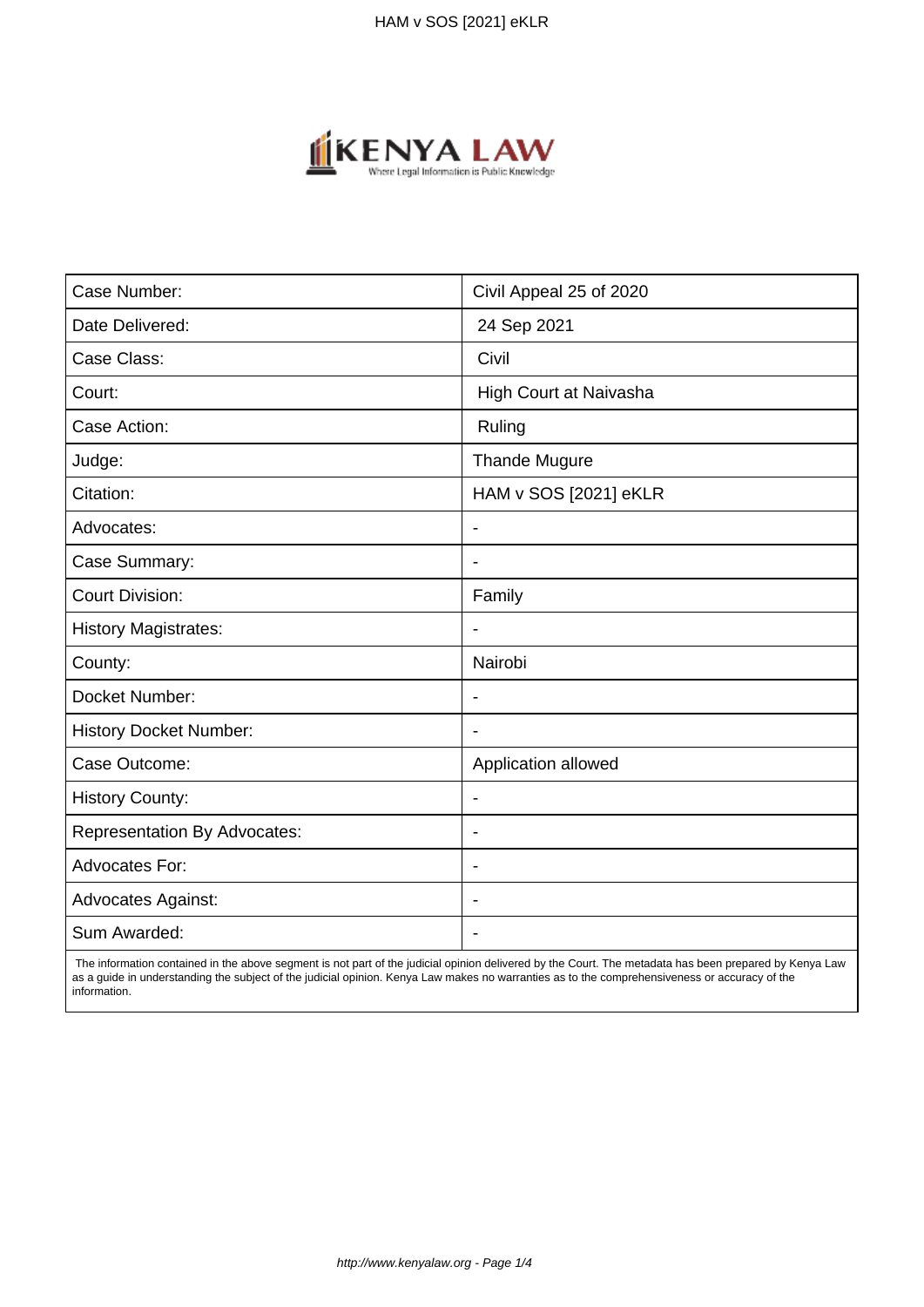# **REPUBLIC OF KENYA**

# **IN THE HIGH COURT OF KENYA AT NAIROBI**

#### **FAMILY DIVISION**

#### **CIVIL APPEAL NO. 25 OF 2020**

**HAM...........................................................................................................................................APPLICANT**

# **VERSUS**

**SOS........................................................................................................................................RESPONDENT**

# **R U L I N G**

1. Before this Court for determination is a Notice of Motion dated 25.2.21 seeking:

*1. THAT the order of this Honourable Court dismissing the Applicant's Application dated 2nd May, 2020 be set aside and the Application herein be re-instated for hearing inter-partes on merit.*

*2. THAT this Honourable Court invoke its inherent power in this case in the interest of substantive justice and re-instate the application dated 2nd May, 2020 which was dismissed on 25th February, 2021.*

#### *3. THAT the costs of this application be in the cause.*

2. In his application dated 2.5.2020 (dismissed application), the Applicant sought stay of execution of the judgment and decree of 21.4.20 made in Nairobi Kadhi's Court Divorce Cause No. xxx of 2018. The application came up for hearing on 25.2.21 but was dismissed for non-attendance.

3. In her supporting affidavit, Mohamed Hana Osman, counsel for the Applicant averred that on the hearing date of the dismissed application, she had 2 matters. Mention in High Court IP/Exxx of 2018 before Hon. Mativo, J was number 4 on the cause list while the dismissed application before this Court was number 23 on the cause list. It therefore seemed reasonable to her to attend the mention and make it in time for the hearing of the dismissed application. After attending the matter before Hon. Mativo, J. counsel was informed by the Court assistant of this Court that the matter had already been called out and dismissed for non-attendance. Counsel stated that the Appellant stands to suffer irreparable loss if the dismissed application is not reinstated. He urged the Court to reinstate the matter in the interest of substantive justice and of the best interests of the children, for the same to be heard on merit.

4. In his replying affidavit sworn on 24.5.21, Mohamed Maulid, counsel for the Respondent opposed the Application. He stated that the hearing date was taken by the Applicant's counsel and served upon him and he attended Court ready to proceed with the hearing. He accused the Applicant's counsel for failing to ask someone to hold her brief knowing very well that her matter was listed for hearing. He further argued that the other matter was listed for mention and that counsel ought to have given priority to the dismissed application which was coming up for hearing noting that there are minors involved in the suit. He further contended that the Applicant's firm has more than 3 practicing advocates. Additionally, counsel stated that it has been more than a year since the appeal and the dismissed application was filed under certificate of urgency and the same is yet to be prosecuted as provided by law. To the Respondent therefore it is apparent that the Applicant is hell bent on wasting the Court's time and frustrating the Respondent from enjoying the fruit of her judgment which was made for the benefit and interests of the minors. He urged the Court to dismiss the Application with costs and order the Applicant to set down the appeal for hearing forthwith.

5. In his supplementary affidavit sworn on 25.5.21 counsel for the Applicant reiterated her earlier averments. The dismissed application was coming up for the first hearing and she was ready to proceed and was in the Court precincts. She denied delaying the hearing of the application. taking into consideration that the prayers sought touch on the aspect of maintenance of minor children. Counsel further attributed the delay in getting a hearing date to a problem in allocation of case numbers when the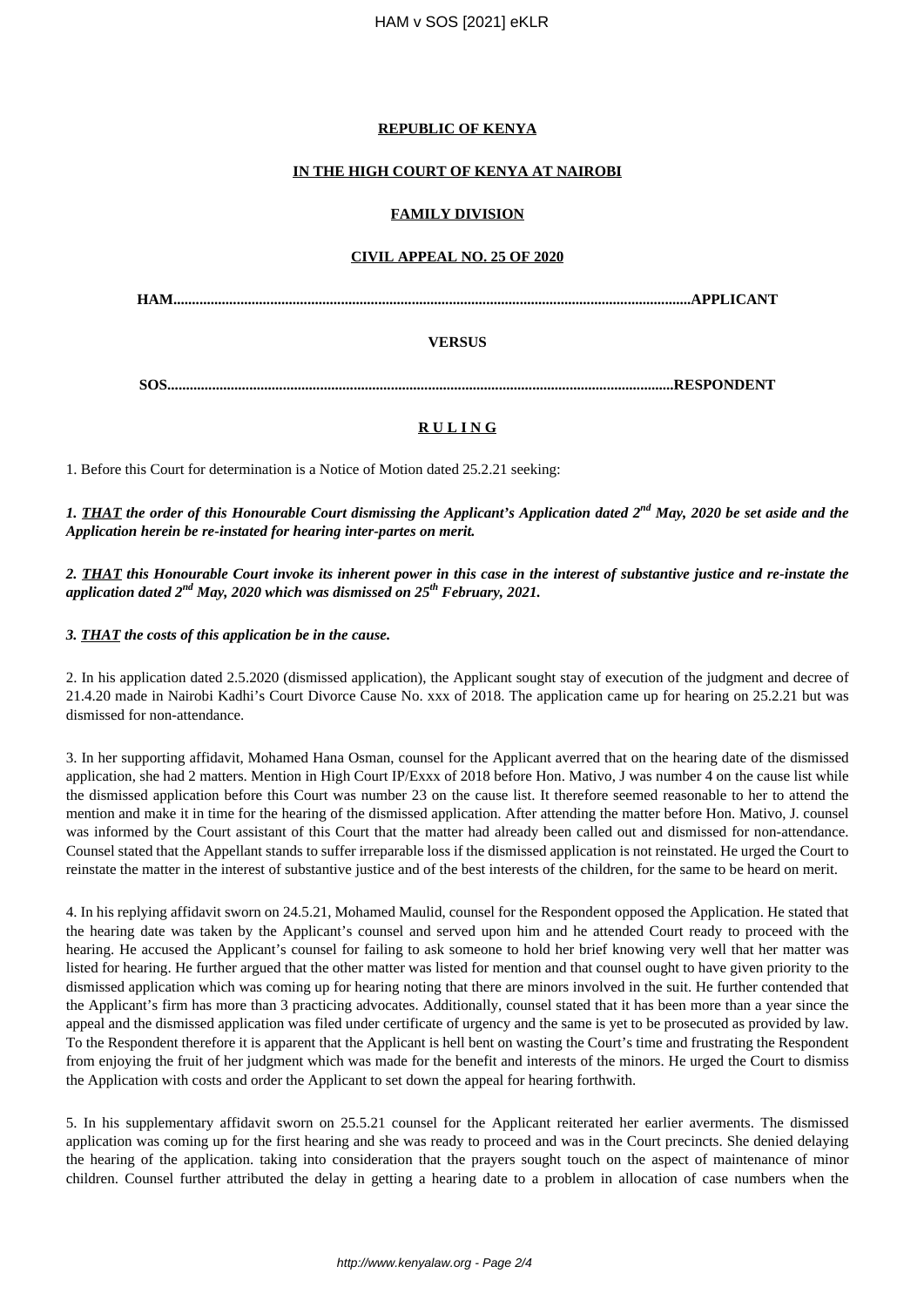# HAM v SOS [2021] eKLR

dismissed application was filed in May, 2020. The case number allocated to this matter previously was H.C.F.A. xx of 2020 which had been allocated to another matter with different parties and that after numerous correspondence with the family division Registry they were able to get a new case number in September, 2020. That this matter on 8.10.20 came before Justice Dulu and thereafter on 25.2.21. Counsel further stated that mistakes of counsel should not be visited upon their clients. Counsel urged the Court to grant the Applicant an opportunity to prosecute the dismissed application in the interests of substantive justice as enshrined in Article 159 of the Constitution.

6. I have given due consideration to the parties' respective positions as deposed and submitted. Order 12 Rule 7 of the Civil Procedure Rules under which the Application is brought provides:

#### *"Where under this Order judgment has been entered or the suit has been dismissed, the court, on application, may set aside or vary the judgment or order upon such terms as may be just".*

7. The Orders sought are discretionary. I am inclined to accept Ms. Mohamed's explanation that by the time she was done with the mention before Hon. Mativo, J, the dismissed application had been called out and dismissed for non-attendance. The Court notes that this was the first time the application had been set down for hearing. From the averments and submissions of the Applicant's counsel, it is quite clear that this was not a case of deliberate failure to attend Court but a miscalculation by counsel of time between the 2 matters.

8. Should the door of justice be closed to the Applicant for the mistake of counsel" I think not. In this regard, I am guided by the holding in Belinda Murai & Others - v- Amos Wainaina (1978) LLR 2782 (CALL) where Madan, JA (as he then was) stated:

*A mistake is a mistake. It is no less a mistake because it is unfortunate slip. It is no less pardonable because it is committed by senior counsel. Though in the case of Junior counsel the court might feel compassionate more readily. A blunder on a point of law can be a mistake. The door of justice is not closed because a mistake has been made by a lawyer of experience who ought to know better. The court may not condone it but it ought certainly to do whatever is necessary to rectify it if the interests of justice so dictate.*

9. In an application for reinstatement of a dismissed suit or application, an applicant appeals to the discretion of the Court. The Court must caution itself not to exercise its discretion in a manner that will result in an injustice. This position is fortified in the case of Richard Ncharpi Leiyagu v Independent Electoral Boundaries Commission & 2 others [2013] eKLR, where the Court of Appeal stated:

*We agree with those noble principles which go further to establish that the court's discretion to set aside an exparte judgment or order for that matter, is intended to avoid injustice or hardship resulting from an accident, inadvertence or inexcusable mistake or error but not to assist a person who deliberately seeks to obstruct or delay the course of justice. We have considered the reasons that were offered by the appellant regarding their failure to attend court on the 10th June, 2013 with anxious minds. We have asked ourselves whether failure to attend court on 10th June, 2013, constituted an excusable mistake, an error of judgment regarding counsel's failure to diarize the date properly or was it meant to deliberately delay the cause of justice*.

10. The circumstances of this case are sufficient to persuade the Court that the non-attendance by the Applicant at the hearing of the dismissed application was not a deliberate attempt to obstruct or delay justice. Accordingly, he should not be denied a hearing.

11. The Respondent submitted that the decision in the trial Court was delivered on 21.4.2020 and the Respondent had not executed the decree because of the appeal and application. It was also submitted that the Applicant was hiding in Canada and could not be reached. The Respondent urged that Court to order the Applicant to deposit in Court the decretal amount of Kshs. 840,000/= as well as costs as security for the grant of stay. It was also submitted that the Court should order that the appeal be dispensed with instantly as a matter of priority and urgency.

12. The Respondent further urged the Court to consider that affording the Applicant more time to escape his parental responsibility of providing for the minors involved in this case will result in a higher risk of injustice. He cited the case of Samvir Trustee Limited v Guardian Bank Limited [2007] eKLR where Warsame, J (as he then was) stated:

*I agree that every party aggrieved with a decision of this court has a natural and undoubted right to seek the intervention of the*